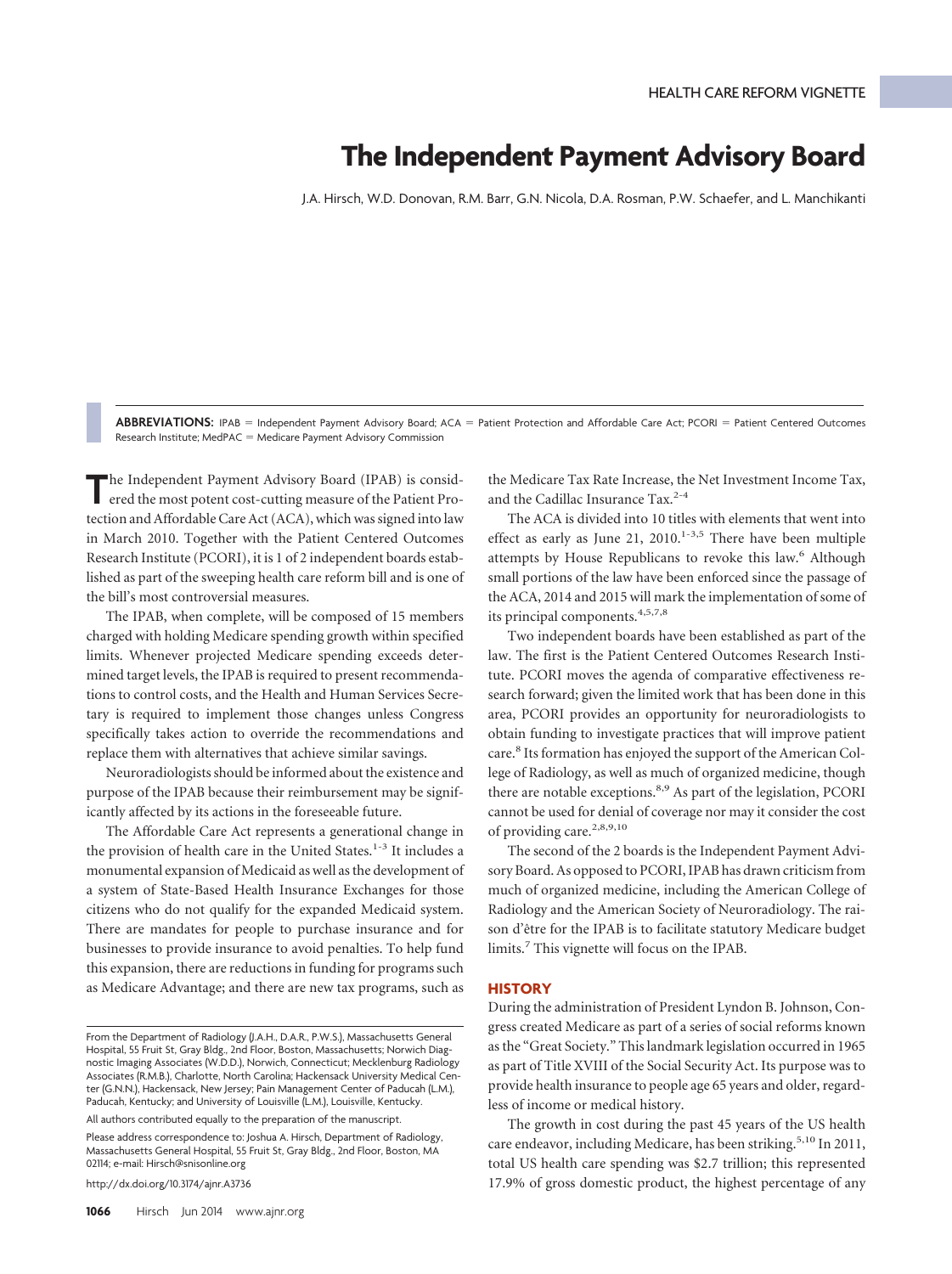industrialized nation. The average industrialized nation spends 9.5% of gross domestic product on health care. The countries with the second and third highest percentages are the Netherlands at 12%, and France at 11.6% (2010 Organisation for Economic Cooperation and Development Health Data, reported in 2012). Most agree that this trend is unsustainable.<sup>11</sup>

Recent publications<sup>11,12</sup> have documented a slowing of growth in US health care spending. In 2011, US health care spending grew 3.9%, marking the third consecutive year of relatively slow growth. Growth in national health spending closely tracked growth in nominal gross domestic product in 2010 and 2012, and health spending as a share of gross domestic product remained stable from 2009 through 2011. However, although growth in spending at the national level has remained stable, personal health care spending growth accelerated in 2011 from 3.7%–4.1%, in part because of faster growth in spending for prescription drugs and physician and clinical services. A recent Medicare trustees report<sup>13</sup> postulated with cautious optimism that the slowdown in health spending that has extended the trust fund's life is here to stay, and not a reflection of the slow economy of the past few years. However, in this estimation, it was assumed that the Sustainable Growth Rate cuts would be implemented. If the Sustainable Growth Rate were replaced, this would likely increase costs of Medicare and more rapidly deplete the Medicare trust fund.<sup>7,13,14</sup>

During the years there have been a variety of proposals to create an independent entity, analogous to the United Kingdom's National Institute for Health and Clinical Excellence of the National Health Service, that would be charged with curbing growth in federal health care spending.<sup>15</sup> Theoretically, this independent status would insulate these policy makers from special-interest groups and lobbyists.<sup>15-17</sup>

Along those lines, the IPAB is an independent board within the executive branch. This is in direct contrast to the Medicare Payment Advisory Commission (MedPAC), an existing panel that reports to the legislative branch.<sup>1-3,7,8</sup> MedPAC was enacted as part of the Balanced Budget Act of 1997 by merger of the Prospective Payment Assessment Commission and the Physician Payment Review Commission.<sup>18</sup> Composed of 17 appointed members, it generates 2 formal reports per year to Congress on policy and payment issues affecting Medicare.

However, MedPAC's role is purely advisory; Congress has frequently declined to follow its recommendations.

The IPAB is composed of 15 full-time members to be appointed by the President, and approved by the Senate. As most of the members are required to be nonproviders, as mandated by the legislation, Board membership is a full-time job so as to limit any possibility of conflict of interest.

The IPAB would have the authority to make both mandatory and advisory recommendations.

## **IPAB RECOMMENDATIONS**

The IPAB is mandated to submit recommendations whenever Medicare per capita spending growth is projected to exceed statutory targets. The timelines are defined in the legislation.<sup>5,19</sup> The recommendation requires an explanation and rationale, as well as an estimate of the necessary administrative funding. The Center for Medicare & Medicaid Services Actuary must certify that the

recommendations will result in the legislatively mandated savings and will not result in any increase in Medicare spending during the subsequent 10-year period starting with the implementation year.

In addition to the mandatory recommendations above, the IPAB can make advisory recommendations on far-ranging health care policy issues, including recommendations to slow the growth of private health care expenditures—much like MedPAC.

As part of a common theme of the ACA (ie, more care at less cost), the mandatory recommendations are required to maintain or enhance beneficiary access to quality care. Moreover, the law prohibits certain recommendations that could negatively affect beneficiaries or certain providers. The IPAB may not recommend anything that could be construed as rationing health care, increase Medicare beneficiary costs, or otherwise restrict benefits.

## **FAST-TRACK PROCEDURES**

The extraordinary powers of the IPAB, in part, derive from unique congressional fast-track procedures for its mandatory recommendations. The board's proposals *must be* introduced to both the House and the Senate on the same day. Once introduced, these mandatory recommendations must be sent to the committees with relevant jurisdiction. The committees must report those recommendations, with any changes, within 3 months, or the proposals are formally discharged from the committees. Of note, the committees and the full House and Senate cannot consider any amendment that would change or repeal the IPAB's recommendations unless those changes meet the same fiscal criteria under which the board operates. A supermajority in the Senate is required to waive this restriction.

# **LIMITATIONS ON JUDICIAL OR ADMINISTRATIVE REVIEW**

In addition to the severe constraints placed on Congress, the ACA explicitly disallows review by either the administration or the judiciary. Although this move sounds aggressive, it is in keeping with the policy goal of moving forward with the mandatory recommendations of the IPAB. Specifically, the Secretary of Health and Human Services is required to implement the IPAB recommendations, or an alternative of a similar revenue-saving effect.

## **DISCUSSION**

The ACA represents a paradigm shift in how health care will be delivered for millions of Americans.<sup>1-3</sup> Its key programs of mandated insurance, elimination of pre-existing conditions, and children's coverage until age 26 years have been widely reviewed.

Less known to the broad audience who has interest in the ACA are the particulars of the IPAB.<sup>1-3,7,8</sup> The IPAB has remarkable power to affect the reimbursement of physicians in general and neuroradiologists in particular.<sup>1-3,7,19,20</sup> This is particularly true in early implementation of the ACA, as hospitals and nursing homes are insulated from IPAB authority until 2020, leaving the physician providers in the crosshairs.

There have been a multitude of arguments for and against IPAB, including arguments for expansion on the one hand, and repeal on the other. Aaron<sup>17</sup> considered the IPAB akin to Congress good deed for the country. He pursued a fascinating line of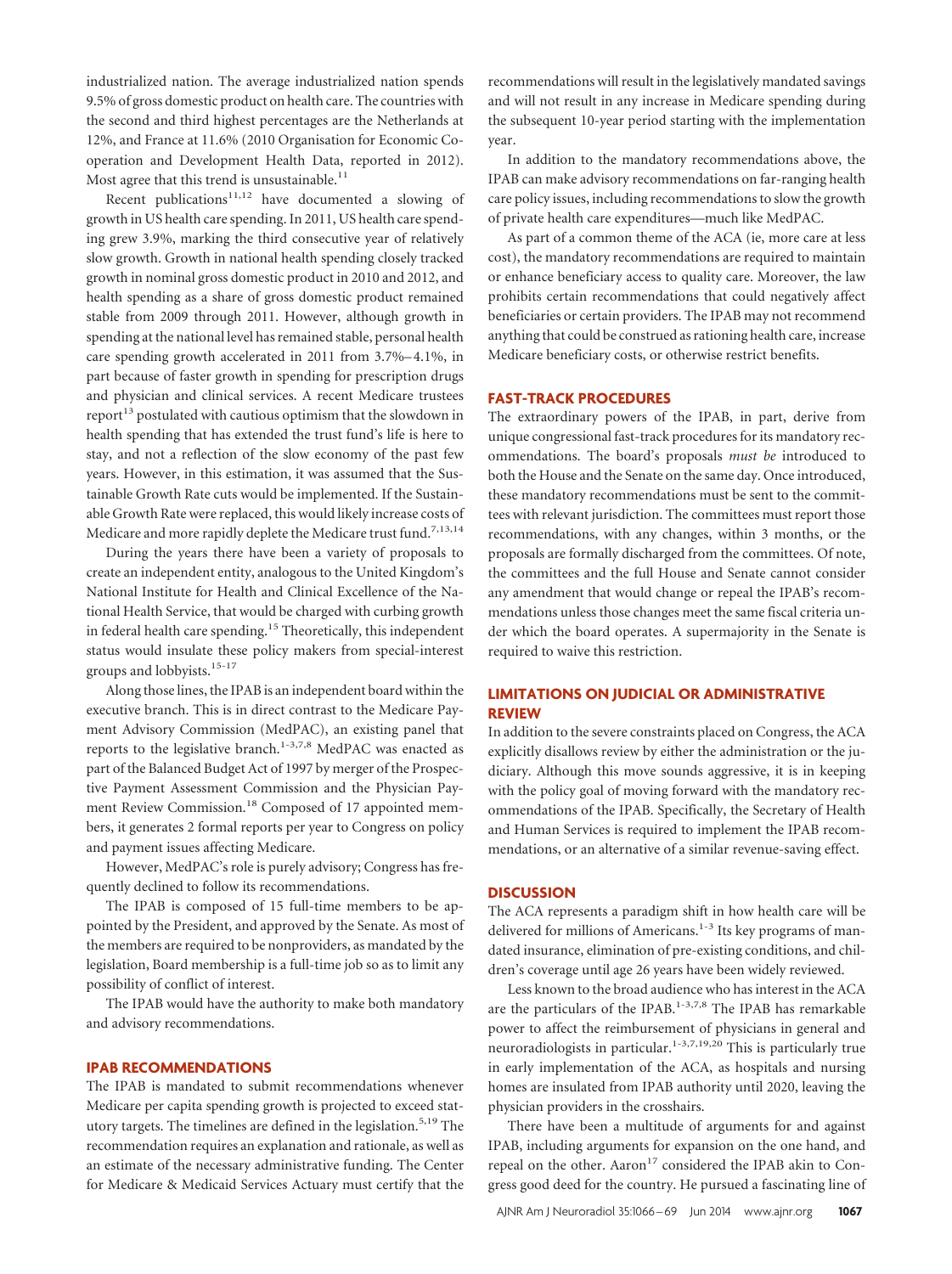thinking, that is, that among the most important attributes of legislative statesmanship is self-abnegation—the willingness of legislators to abstain from meddling in matters they are poorly equipped to manage. The Federal Reserve Board embodies that virtue. Essentially, Congress recognized the temptation to use monetary policy for political ends and realized that it would, at times, prove irresistible.<sup>17</sup> Consequently, to save themselves from this possibility, legislators created an organization whose funding and operations were largely beyond the reach of normal legislative controls. When one begins to process these concepts, one appreciates the fundamental similarities with the Federal Reserve in the construct of the IPAB.

Going even further, some advocates think it should be extended to include Medicaid, exchanges, and all types of payers.<sup>21,22</sup> In testimony before the House Budget Committee in  $2011$ , Feder<sup>21</sup> argued that given Medicare's relative success with cost controls, the expertise and authority of the IPAB should be applied to all payers—with a system wide spending target. Kathleen Sebelius,<sup>22</sup> the Secretary of the US Department of Health and Human Services, stated that experts across the country, including independent economists and the Congressional Budget Office, believe that the IPAB is a needed safeguard.

In contrast, Holtz-Eakin<sup>23</sup> is a detractor. He described the IPAB as a dramatic policy error that will fail to deliver meaningful reform to the Medicare program. In fact, he believes that it may well exacerbate existing reimbursement problems that already limit access to care for Medicare beneficiaries and stifle US-led medical innovation.

In a balanced perspective piece in the *New England Journal of Medicine*, Oberlander and Morrison<sup>11</sup> note that the IPAB is hailed by supporters as the most important institutional change in the ACA, and a crucial component of health care cost containment. Specifically, many health policy analysts applaud the vision of a nonpartisan board, insulated from political pressures, that can formulate a more cohesive Medicare policy, analogous to the National Institute for Health and Clinical Excellence of the National Health Service.<sup>15</sup> These authors also report that supporters praise it as fail-safe, ensuring that growth in Medicare spending is moderated, regardless of congressional inaction. On the other hand, the authors also discuss the viewpoints of various IPAB critics. For instance, constraints prohibit the IPAB from making recommendations that raise revenues, increase cost sharing of Medicare beneficiaries, or restrict benefits and eligibility. It is expected to focus on savings from medical providers.<sup>11</sup> A broad coalition of health care industry groups, fearful that the boards' proposals will result in reduced Medicare payments, fiercely opposes the IPAB. Furthermore, Republicans also view it as an instrument of rationing and bureaucratic intrusion into medicine.

One of the most telling points in the article by Oberlander and Morrison $11$  is their ironic observation that the first major milestone in the Board's operation passed with scant public notice, despite the political storm surrounding the IPAB.<sup>11</sup> The April 2013 report of the Chief Actuary of the Center for Medicare & Medicaid Services projected that Medicare spending per person will grow at an average rate of 1.15% during 2011–2015, far below the target growth rate set by the ACA—the average of the consumer price index and the medical consumer price index. Conse-

**1068** Hirsch Jun 2014 www.ajnr.org

quently, this level of spending growth will not necessitate IPAB to propose reductions in Medicare reimbursement. If low Medicare spending growth continues, then the most controversial feature of the IPAB— congressional consideration of IPAB proposals under expedited procedures—will not come into play. It is, however, mandated that the target growth rate set by the ACA will be a rolling annual calculation, allowing the IPAB to act at the very hint of return of health care inflation.

The IPAB is supposed to begin its work in 2014, with recommendations due for the 2015 Medicare budget cycle. Of note, 3 years after the ACA's enactment, the President has yet to nominate a single member for the Board.<sup>11</sup> Filling positions on the IPAB may itself be a monumental task, as these presidential appointments will require Senate approval—a daunting challenge given the current political climate.

It has been commonly noted that President Obama described the IPAB as "MedPAC on steroids." Considered in that vein, MedPAC might provide insight on how the regulatory and advisory roles of IPAB may affect neuroradiologists. Recent MedPAC proposals include the application of a multiple procedure payment reduction to the professional component of advanced imaging services, an approach that the American Society of Neuroradiology vehemently opposes along with the American College of Radiology, other imaging societies, and the American Medical Association. Page 40 of the June 2011 MedPAC report<sup>24</sup> states, "CMS should calculate the payment reduction for second and subsequent professional component services performed in the same session by analyzing efficiencies in physician work associated with multiple services." In addition, and as a separate data point, we note that MedPAC has included specific information regarding radiologist compensation in its reports to Congress. Although we list only these 2 data points, it is reasonable to conclude from multiple data points that are beyond the scope of this article that MedPAC takes issue with the role that imaging plays in the global health care expenditure.

Neuroradiologists may hope that congressional review would deflect any intemperate IPAB recommendations and would never allow Congress to be marginalized by a nonlegislative independent board, given Medicare's popularity. Unfortunately, the track record of Congress with sequestration, the debt ceiling, and the multiyear failure to repeal the Sustainable Growth Rate formula argue against its ability to find a supermajority on any issue, particularly one promising revenue savings.

Arguably, the most compelling evidence marginalizing the potential power of the IPAB in the near future is the recent slowing in health care spending growth. The IPAB may be deprioritized until Medicare expenditures hit their legislatively defined targets.

### **CONCLUSIONS**

The IPAB is a critical and controversial element of the ACA. Congress has ceded much of its own authority over Center for Medicare & Medicaid Services spending to this independent board. Further, it has limited its own ability to affect the actions of the board through the fast-track process. The IPAB has the potential to significantly affect neuroradiologists' reimbursement.